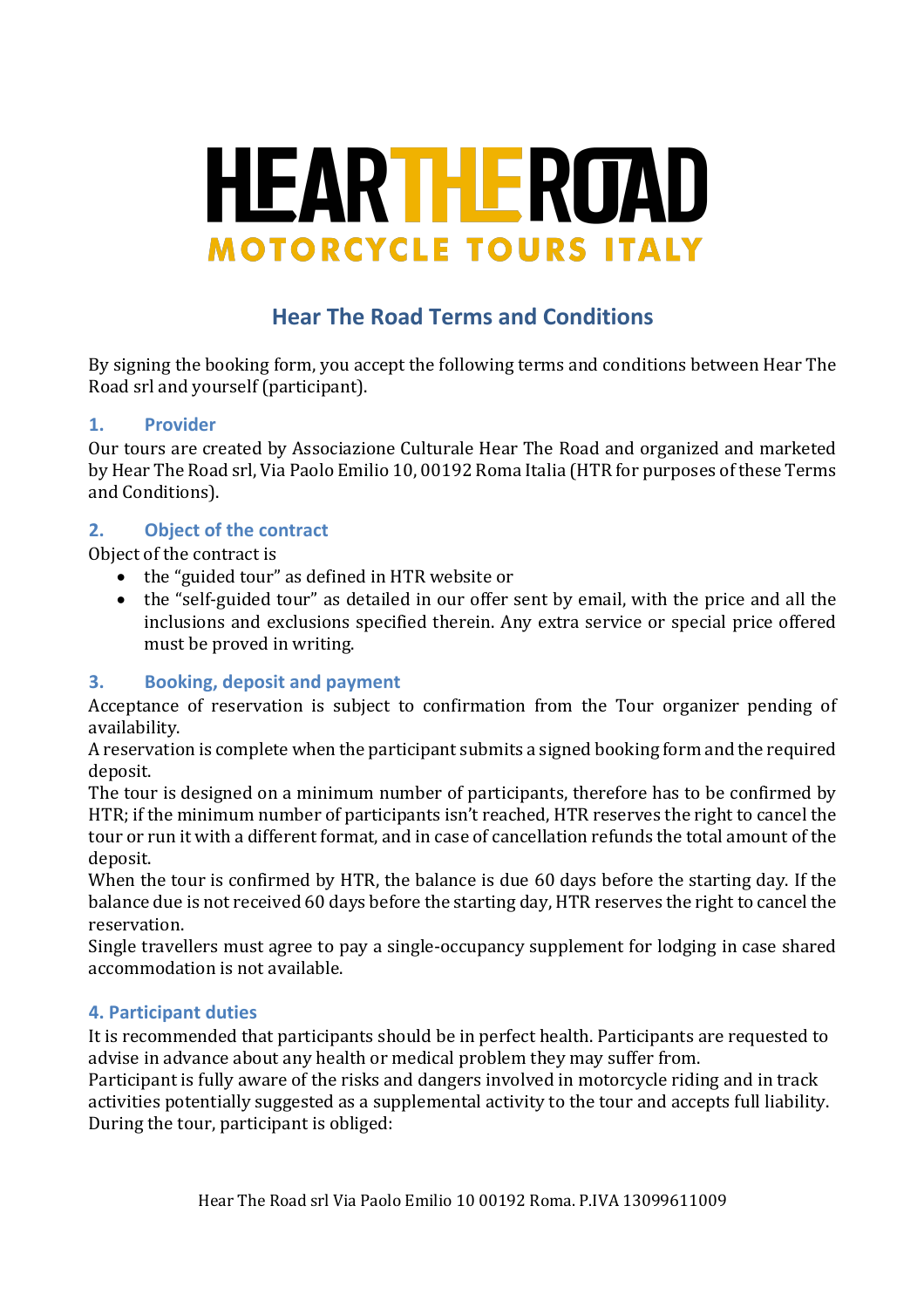- $\bullet$  to comply with passport and visa regulations;
- to comply with driving license requirements and traffic rules;
- $\bullet$  to wear appropriate safety and protective attire at all times while operating a motorcycle;
- to operate said motorcycle on paved surfaces only and Participants specifically agree not to engage in off-road traveling, unless accompanied by and directed by a tour leader;
- to obey all ordinances, rules, regulations and laws;
- not to consume alcoholic beverages or any illegal substances prior to or during the motorcycle driving;
- to get along with other participants; and is liable for:
- any consequence resulting from non-compliance;
- any traffic tickets received during the tour. In any case of non-compliance, HTR reserves the right:
- to revoke the contract and remove the participant;
- $\bullet$  to apply a service charge for all unpaid tickets. In case a participant should leave the group during the tour trip for any reason, he will act at his own risk and will not be entitled to make any claim against HTR.

# **5. Motorcycle**

Motorcycle, which is part of the tour package, is provided by third-party motorcycle rental companies carefully chosen by HTR and are insured with a third party liability insurance and a vehicle fire and theft insurance.

Collecting the motorcycle, participant driver will be required to subscribe a rental contract with the rental company and leave a security deposit of amount depending on the class of motorcycle, by preauthorization on a credit card (Visa and Mastercard preferred, not every rental company accepts Amex).

HTR reserves the right to substitute, due to force majeure (such as mechanical problems, damage, theft etc.), a chosen motorcycle with a motorcycle of the same class, and will make every effort to contact the participant prior to any substitution.

Damage to the motorcycle caused by the participant or theft or the inability of the participant to ride the motorcycle does not entitle to any reimbursement.

In case of failure to the motorcycle or theft during the tour, HTR will do its best to supply a spare motorcycle, but is not obliged to replace the motorcycle.

# **6. Accommodations**

HTR does not own, operate, act as agent for, or have any agreements with any provider of amenities or accommodations. HTR acts merely as a liaison between participants and the provider of amenities and accommodations. Participants agree that HTR shall not be held liable or responsible for any losses or damages caused by any provider of amenities or accommodations, including but not limited to, overbooking, downgrading, lost reservations, inadequate facilities, and other injury caused by said providers whether direct or indirect.

# **7. Changes to the program – Incomplete fulfilment**

In circumstances of force majeure as strikes, natural disasters, unfavourable weather conditions, delays in air or sea transportation, accidents, mechanical breakdowns, and other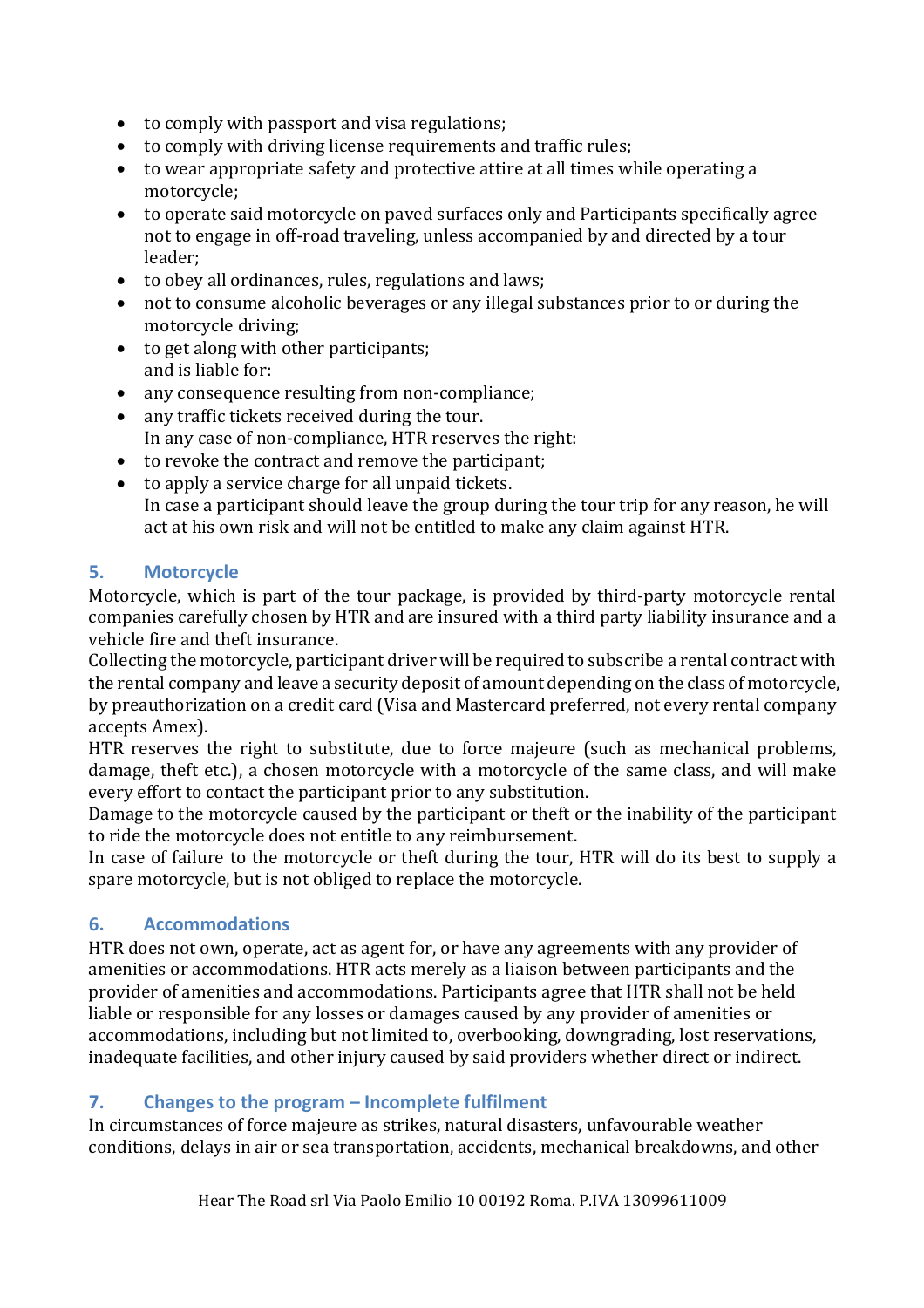unforeseeable problems, itinerary may be subject to amendments as determined by travel staff, and this may prevent participants from availing themselves of some services; therefore contingent extra expenses and/or services not available or not recoverable under such circumstances will not be reimbursable. Participant agrees to accept henceforth such program changes or amendments, renouncing claims for reimbursement or indemnity.

#### **8. Transfer of contract**

In case participant is unable to avail himself of the purchased travel package, the contract can be transferred to a third person, provided that the third party meets all other necessary conditions and requirements for the fruition of the services included in the package. In case of contract transfer, HTR must be notified of the transfer at least 20 days prior to tour departure date, specifying personal details of the transferee.

#### **9. Cancellation**

In case of a customer canceling his/her booking after confirmation, HTR reserves the right to withhold the deposit/tour charge in part for costs incurred. Cancellation fee are as follows.

- Up to 60 days prior to the starting date, HTR holds the deposit, that you can use for another tour in the same or in the following year;
- between 59 and 10 days prior to the starting date you lose the deposit. HTR holds the balance that you can use for another tour in the same or in the following year.
- from 9 days prior to the starting date you lose 50% of the total amount. HTR holds the remaining 50% that you can use for another tour in the same or in the following year.

No exception to this policy can be made for any reason. Trip cancellation insurance is strongly recommended. 

# **REIMBURSEMENT DUE TO COVID 19**

Usually all HTR Tours are confirmed 60 days before they start. Exceptionally, in 2022, because of the Pandemic situation, the Tours will be confirmed 30 days before they start.

#### If Clients cannot join the tour for any of the following reasons:

- Their Country puts in place restrictions for travelling as a tourist in Italy.
- Italy puts in place restrictions for travelling as a tourist in Italy.
- Cancellation on behalf of HTR due to direct and/or indirect consequences of Covid 19.

# **CLIENTS WILL BE COMPLETELY REIMBURSED (Deposit or Full Amount).**

#### Policy for any Client that falls sick with Covid 19 or Omicron, after the Tour has been **confirmed by HTR:**

- Between 30 and 10 days prior to the starting date Clients lose their deposit. HTR holds the balance which can be used for another tour in the same or in the following year.
- From 9 days prior to the starting date Clients lose 50% of the total amount. HTR holds the remaining 50% that can be used for another tour in the same or in the following year.